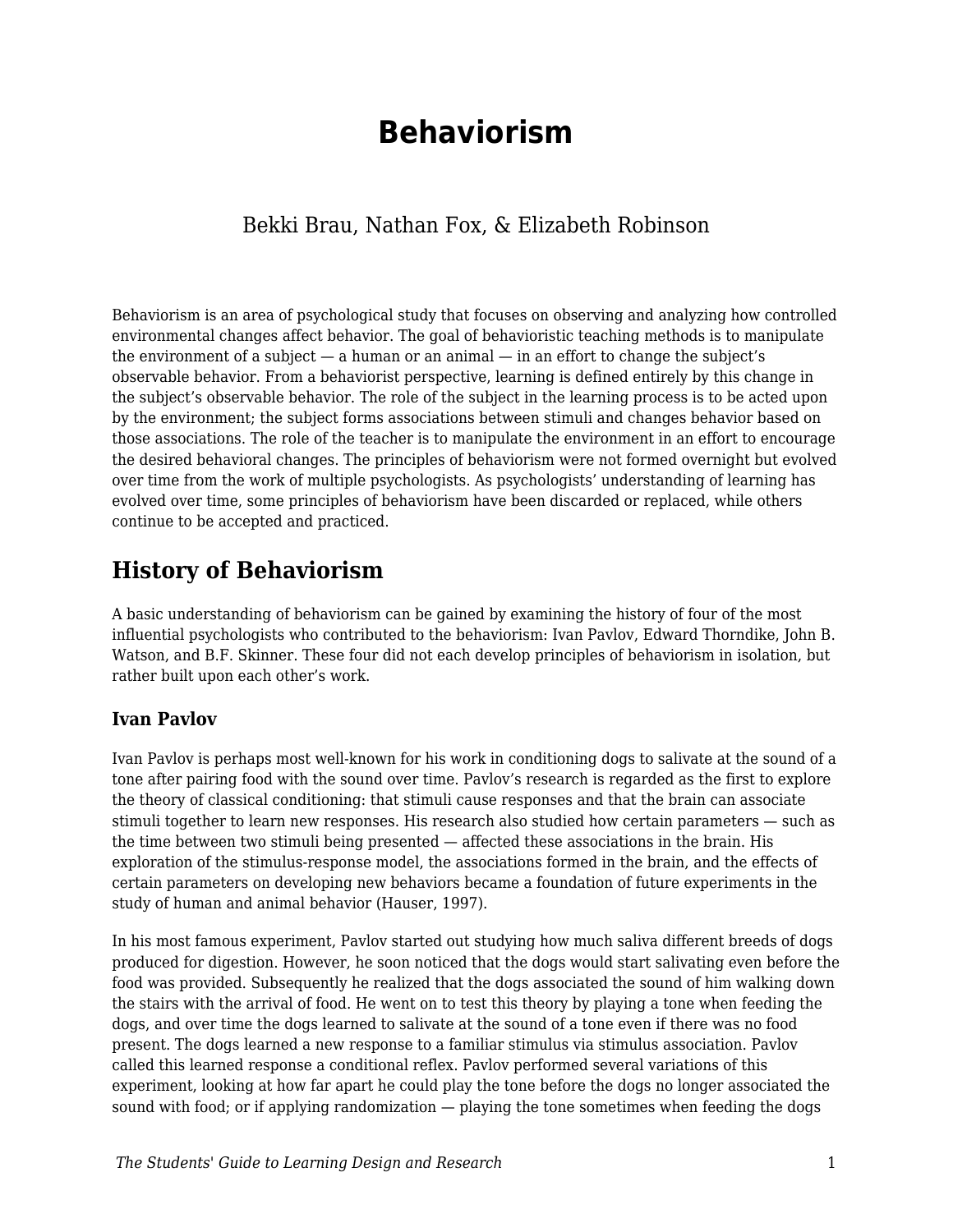but not others — had any effect on the end results (Pavlov, 1927).

Pavlov's work with conditional reflexes was extremely influential in the field of behaviorism. His experiments demonstrate three major tenets of the field of behaviorism:

- 1. Behavior is learned from the environment. The dogs learned to salivate at the sound of a tone after their environment presented the tone along with food multiple times.
- 2. Behavior must be observable. Pavlov concluded that learning was taking place because he observed the dogs salivating in response to the sound of a tone.
- 3. All behaviors are a product of the formula stimulus-response. The sound of a tone caused no response until it was associated with the presentation of food, to which the dogs naturally responded with increased saliva production.

These principles formed a foundation of behaviorism on which future scientists would build.

#### **Edward Thorndike**

Edward Lee Thorndike is regarded as the first to study operant conditioning, or learning from consequences of behaviors. He demonstrated this principle by studying how long it took different animals to push a lever in order to receive food as a reward for solving a puzzle. He also pioneered the law of effect, which presents a theory about how behavior is learned and reinforced.

Oneexperiment Thorndike conducted was called the puzzle box experiment, which is similar to the classic "rat in the maze" experiment. For this experiment, Thorndike placed a cat in a box with a piece of food on the outside of the box and timed how long it took the cat to push the lever to open the box and to get the food. The first two or three times each cat was placed in the box there was little difference in how long it took to open the box, but subsequent experiments showed a marked decrease in time as each cat learned that the same lever would consistently open the box.

A second major contribution Thorndike made to the field is his work in pioneering the law of effect. This law states that behavior followed by positive results is likely to be repeated and that any behavior with negative results will slowly cease over time. Thorndike's puzzle box experiments supported this belief: animals were conditioned to frequently perform tasks that led to rewards.

Thorndike's two major theories are the basis for much of the field of behaviorism and psychology studies of animals to this day. His results that animals can learn to press levers and buttons to receive food underpin many different types of animal studies exploring other behaviors and created the modern framework for the assumed similarities between animal responses and human responses (Engelhart, 1970).

In addition to his work with animals, Thorndike founded the field of educational psychology and wrote one of the first books on the subject, Educational Psychology, in 1903. Much of his later career was spent overhauling the field of teaching by applying his ideas about the law of effect and challenging former theories on generalized learning and punishment in the classroom. His theories and work have been taught in teaching colleges across the world.

#### **John B. Watson**

John Broadus Watson was a pioneering psychologist who is generally considered to be the first to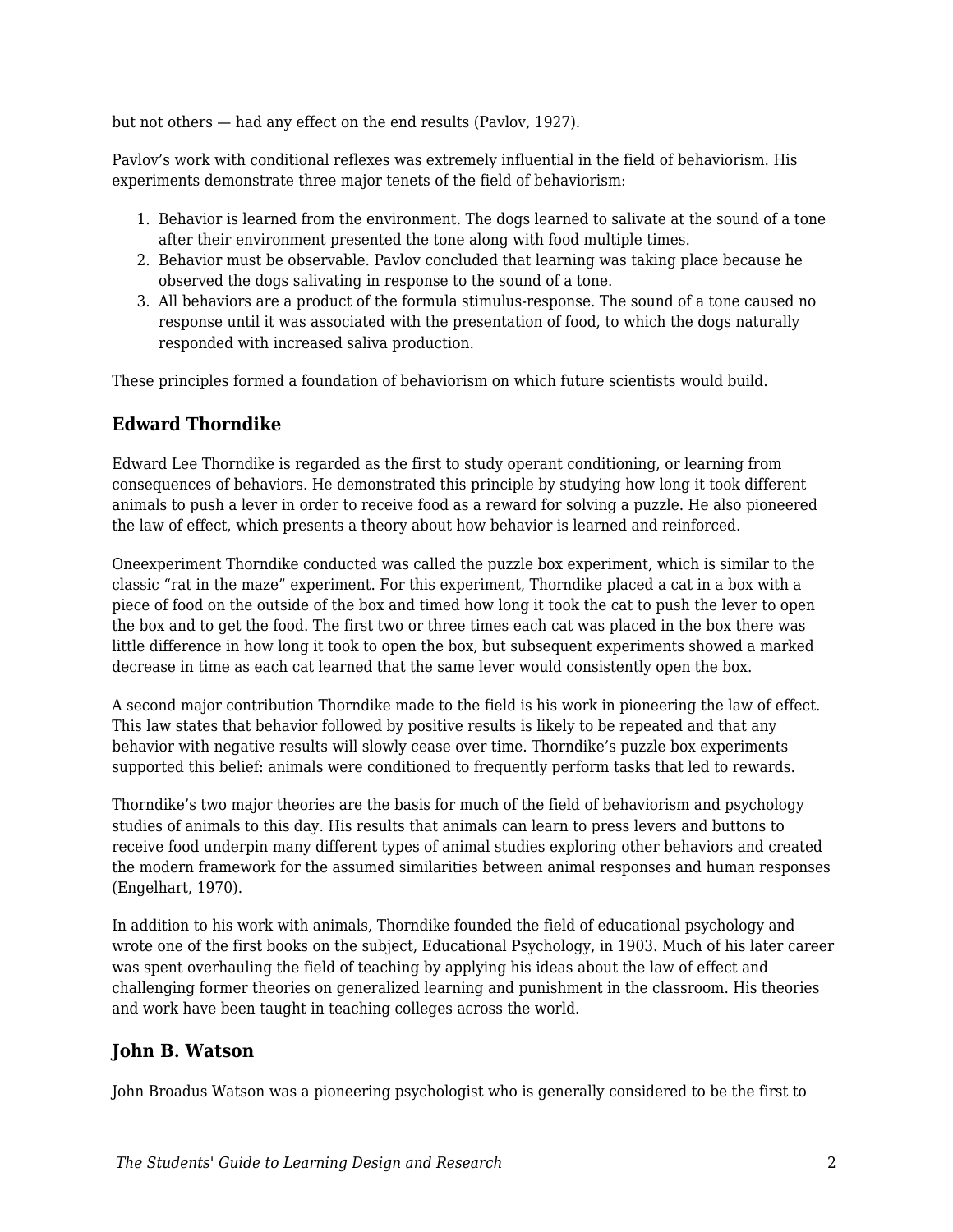combine the multiple facets of the field under the umbrella of behaviorism. The foundation of Watson's behaviorism is that consciousness — introspective thoughts and feelings — can neither be observed nor controlled via scientific methods and therefore should be ignored when analyzing behavior. He asserted that psychology should be purely objective, focusing solely on predicting and controlling observable behavior, thus removing any interpretation of conscious experience. Thus, according to Watson, learning is a change in observable behavior. In his 1913 article "Psychology as the Behaviorist Views It", Watson defined behaviorism as "a purely objective experimental branch of natural science" that "recognizes no dividing line between man and brute." The sole focus of Watson's behaviorism is observing and predicting how subjects outwardly respond to external stimuli.

John Watson is remembered as the first psychologist to use human test subjects in experiments on classical conditioning. He is famous for the Little Albert experiment, in which he applied Pavlov's ideas of classical conditioning to teach an infant to be afraid of a rat. Prior to the experiment, the nine-month-old infant Albert was exposed to several unfamiliar stimuli: a white rat, a rabbit, a dog, a monkey, masks with and without hair, cotton wool, burning newspapers, etc. He showed no fear in response. Through some further experimentation, researchers discovered that Albert responded with fear when they struck a steel bar with a hammer to produce a shap noise.

During the experiment, Albert was presented with the white rat that had previously produced no fear response. Whenever Albert touched the rat, the steel bar was struck, and Albert fell forward and began to whimper. Albert learned to become hesitant around the rat and was afraid to touch it. Eventually, the sight of the rat caused Albert to whimper and crawl away. Watson concluded that Albert had learned to be afraid of the rat (Watson & Rayner, 1920).

By today's standards, the Little Albert experiment is considered both unethical and scientifically inconclusive. Critics have said that the experiment "reveals little evidence either that Albert developed a rat phobia or even that animals consistently evoked his fear (or anxiety) during Watson's experiment" (Harris, 1997). However, the experiment provides insight into Watson's definition of behaviorism — he taught Albert by controlling Albert's environment, and the change in Albert's behavior led researchers to conclude that learning had occurred.

#### **B. F. Skinner**

Skinner was a psychologist who continued to influence the development of behaviorism. His most important contributions were introducing the idea of radical behaviorism and defining operant conditioning.

Unlike Watson, Skinner believed that internal processes such as thoughts and emotions should be considered when analyzing behavior. The inclusion of thoughts and actions with behaviors is radical behaviorism. He believed that internal processes, like observable behavior, can be controlled by environmental variables and thus can be analyzed scientifically. The application of the principles of radical behaviorism is known as applied behavior analysis.

In 1938, Skinner published The Behavior of Organisms, a book that introduces the principles of operant conditioning and their application to human and animal behavior. The core concept of operant conditioning is the relationship between reinforcement and punishment, similar to Thorndike's law of effect: Rewarded behaviors are more likely to be repeated, while punished behaviors are less likely to be repeated. Skinner expounded on Thorndike's law of effect by breaking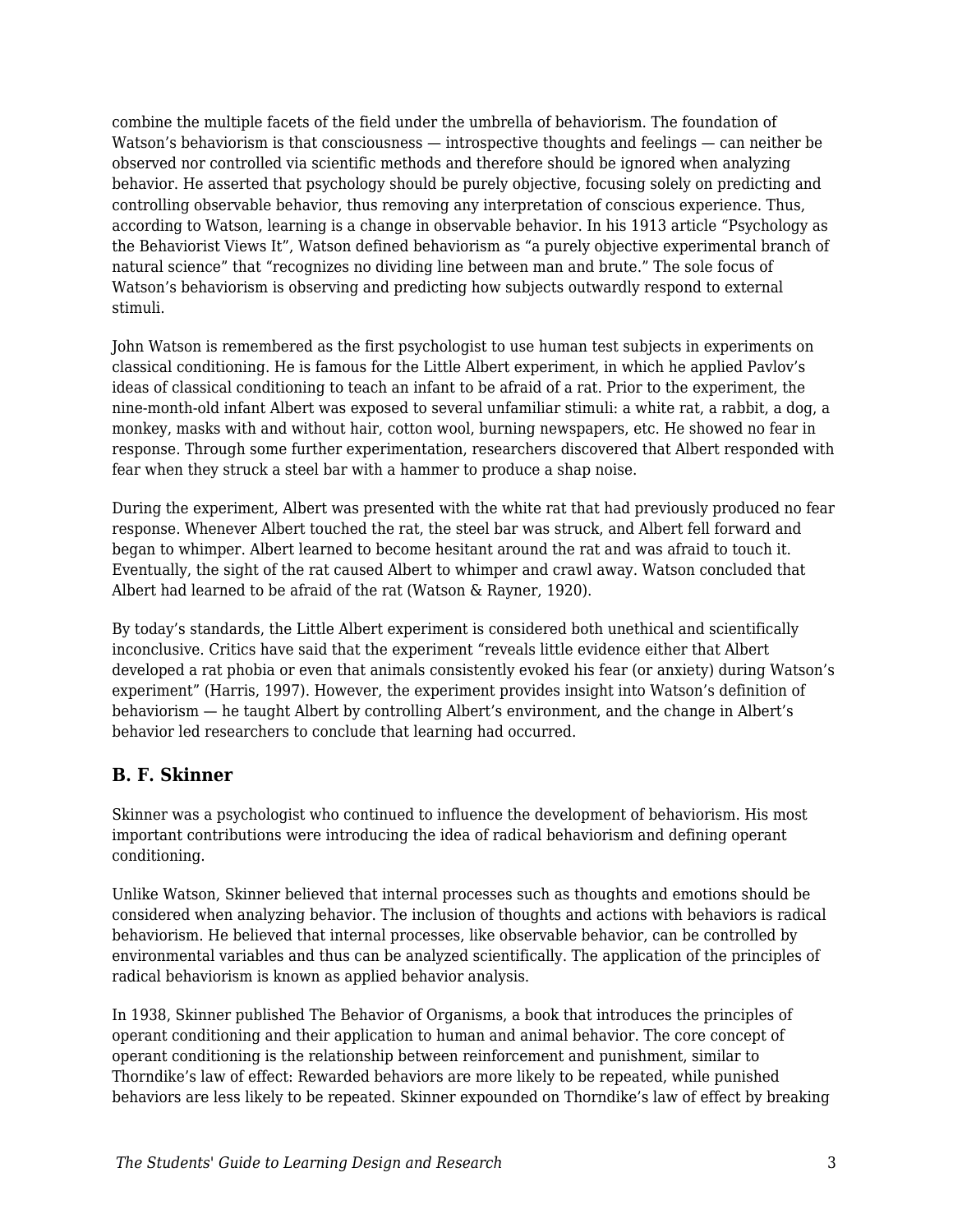down reinforcement and punishment into five discrete categories (cf. Fig. 1):

- Positive reinforcement is adding a positive stimulus to encourage behavior.
- Escape is removing a negative stimulus to encourage behavior.
- Active avoidance is preventing a negative stimulus to encourage behavior.
- Positive punishment is adding a negative stimulus to discourage behavior.
- Negative punishment is removing a positive stimulus to discourage behavior.

Reinforcement encourages behavior, while punishment discourages behavior. Those who use operant conditioning use reinforcement and punishment in an effort to modify the subject's behavior.

#### Figure 1

An Overview of the Five Categories of Operant Conditioning



Positive and negative reinforcements can be given according to different types of schedules. Skinner developed five schedules of reinforcement:

- Continuous reinforcement is applied when the learner receives reinforcement after every specific action performed. For example, a teacher may reward a student with a sticker for each meaningful comment the student makes.
- Fixed interval reinforcement is applied when the learner receives reinforcement after a fixed amount of time has passed. For example, a teacher may give out stickers each Friday to students who made comments throughout the week.
- Variable interval reinforcement is applied when the learner receives reinforcement after a random amount of time has passed. For example, a teacher may give out stickers on a random day each week to students who have actively participated in classroom discussion.
- Fixed ratio reinforcement is applied when the learner receives reinforcement after the behavior occurs a set number of times. For example, a teacher may reward a student with a sticker after the student contributes five meaningful comments.
- Variable ratio reinforcement is applied when the learner receives reinforcement after the behavior occurs a random number of times. For example, a teacher may reward a student with a sticker after the student contributes three to ten meaningful comments.

Skinner experimented using different reinforcement schedules in order to analyze which schedules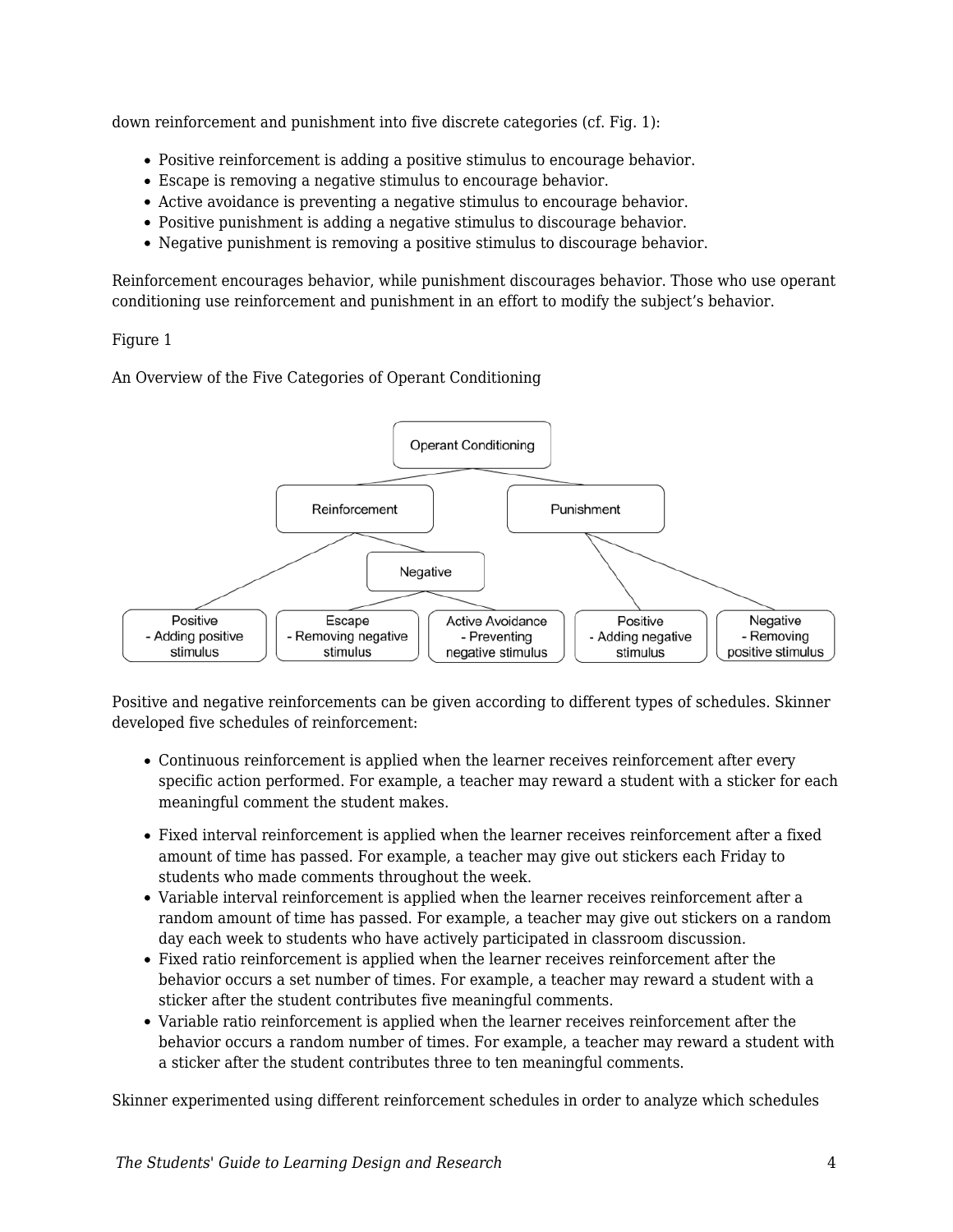were most effective in various situations. In general, he found that ratio schedules are more resistant to extinction than interval schedules, and variable schedules are more resistant than fixed schedules, making the variable ratio reinforcement schedule the most effective.

Skinner was a strong supporter of education and influenced various principles on the manners of educating. He believed there were two reasons for education: to teach both verbal and nonverbal behavior and to interest students in continually acquiring more knowledge. Based on his concept of reinforcement, Skinner taught that students learn best when taught by positive reinforcement and that students should be engaged in the process, not simply passive listeners. He hypothesized that students who are taught via punishment learn only how to avoid punishment. Although Skinner's doubtful view on punishment is important to the discipline in education, finding other ways to discipline are very difficult, so punishment is still a big part in the education system.

Skinner points out that teachers need to be better educated in teaching and learning strategies (Skinner, 1968). He addresses the main reasons why learning is not successful. This biggest reasons teachers fail to educate their students are because they are only teaching through showing and they are not reinforcing their students enough. Skinner gave examples of steps teachers should take to teach properly. A few of these steps include the following:

- 1. Ensure the learner clearly understands the action or performance.
- 2. Separate the task into small steps starting at simple and working up to complex.
- 3. Let the learner perform each step, reinforcing correct actions.
- 4. Regulate so that the learner is always successful until finally the goal is reached.
- 5. Change to random reinforcement to maintain the learner's performance (Skinner, 1968).

## **Criticisms and Limitations**

While there are elements of behaviorism that are still accepted and practiced, there are criticisms and limitations of behaviorism. Principles of behaviorism can help us to understand how humans are affected by associated stimuli, rewards, and punishments, but behaviorism may oversimplify the complexity of human learning. Behaviorism assumes humans are like animals, ignores the internal cognitive processes that underlie behavior, and focuses solely on changes in observable behavior.

From a behaviorist perspective, the role of the learner is to be acted upon by the teacher-controlled environment. The teacher's role is to manipulate the environment to shape behavior. Thus, the student is not an agent in the learning process, but rather an animal that instinctively reacts to the environment. The teacher provides input (stimuli) and expects predictable output (the desired change in behavior). More recent learning theories, such as constructivism, focus much more on the role of the student in actively constructing knowledge.

Behaviorism also ignores internal cognitive processes, such as thoughts and feelings. Skinner's radical behaviorism takes some of these processes into account insofar as they can be measured but does not really try to understand or explain the depth of human emotion. Without the desire to understand the reason behind the behavior, the behavior is not understood in a deeper context and reduces learning to the stimulus-response model. The behavior is observed, but the underlying cognitive processes that cause the behavior are not understood. The thoughts, emotions, conscious state, social interactions, prior knowledge, past experiences, and moral code of the student are not taken into account. In reality, these elements are all variables that need to be accounted for if human behavior is to be predicted and understood accurately. Newer learning theories, such as cognitivism,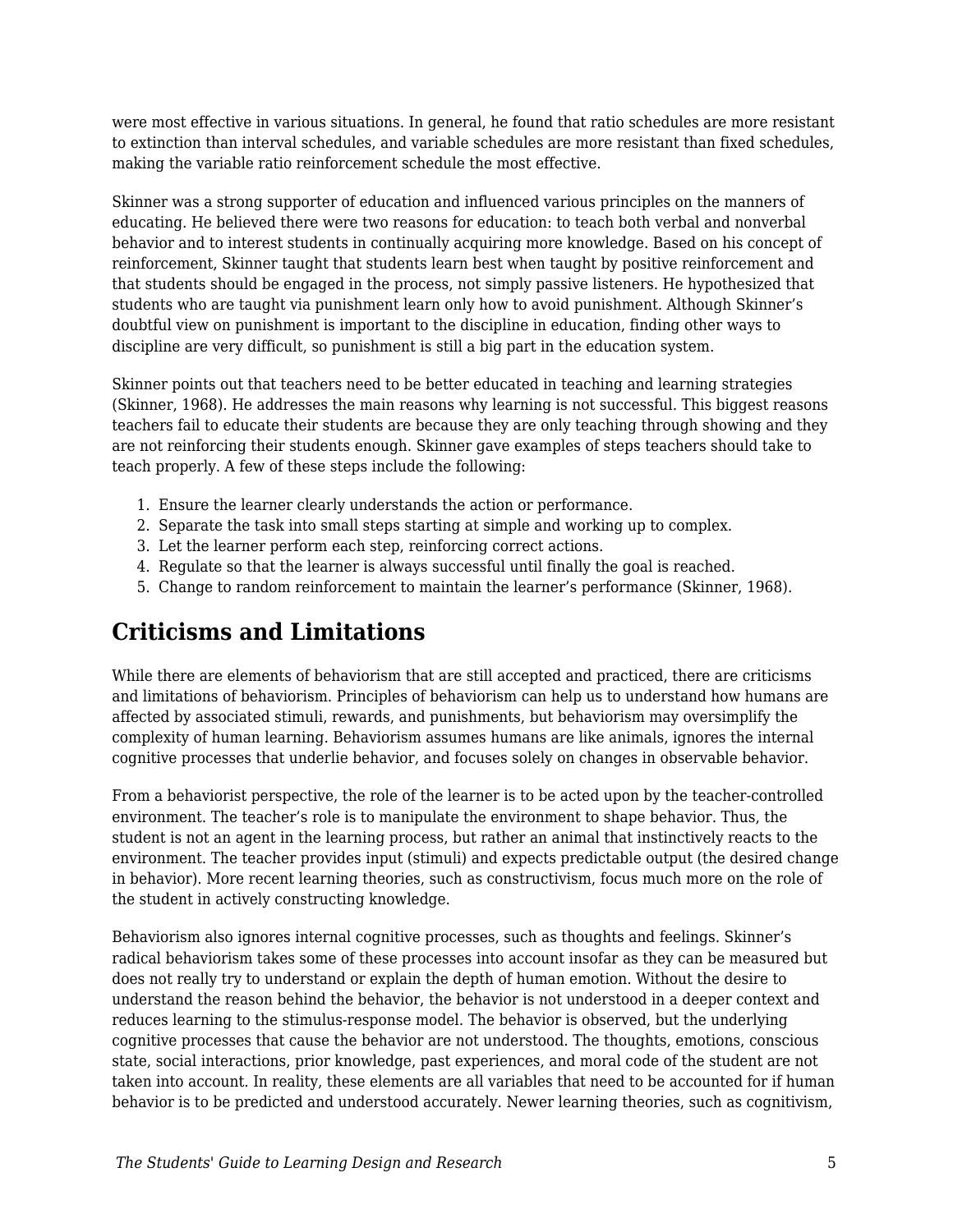focus more on the roles of emotion, social interaction, prior knowledge, and personal experience in the learning process.

Another limitation to behaviorism is that learning is only defined as a change in observable behavior. Behaviorism operates on the premise that knowledge is only valuable if it results in modified behavior. Many believe that the purpose of learning and education is much more than teaching everyone to conform to a specific set of behaviors. For instance, Foshay (1991) argues that "the one continuing purpose of education, since ancient times, has been to bring people to as full as realization as possible of what it is to be a human being" (p. 277). Behaviorism's focus on behavior alone may not achieve the purpose of education, because humans are more than just their behavior.

## **Conclusion**

Behaviorism is a study of how controlled changes to a subject's environment affect the subject's observable behavior. Teachers control the environment and use a system of rewards and punishments in an effort to encourage the desired behaviors in the subject. Learners are acted upon by their environment, forming associations between stimuli and changing behavior based on those associations.

There are principles of behaviorism that are still accepted and practiced today, such as the use of rewards and punishments to shape behavior. However, behaviorism may oversimplify the complexity of human learning; downplay the role of the student in the learning process; disregard emotion, thoughts, and inner processes; and view humans as being as simple as animals.

## **References**

- Engelhart, M. D. (1970). [Review of Measurement and evaluation in psychology and education]. Journal of Educational Measurement, 7(1), 53–55. Retrieved from http://www.jstor.org/stable/1433880
- Foshay, A. W. (1991). The curriculum matrix: Transcendence and mathematics. Journal of Curriculum and Supervision, 6(4), 277-293. Retrieved from http://www.ascd.org/ASCD/pdf/journals/jcs/jcs\_1991summer\_foshay.pdf
- Harris, B. (1979). Whatever happened to Little Albert? American Psychologist, 34(2), 151-160. Retrieved from http://www.academia.edu/8144115/Whatever\_happened\_to\_Little\_Albert
- Hauser, L. (1997). Behaviorism. In J. Fieser & D. Bradley (Eds.), Internet encyclopedia of philosophy. Retrieved from http://www.iep.utm.edu/behavior/
- Pavlov, I. P. (1927). Conditioned reflexes: An investigation of the physiological activity of the cerebral cortex (G. V. Anrep, Trans.). London, England: Oxford University Press. Retrieved from http://psychclassics.yorku.ca/Pavlov/
- Skinner, B. F. (1938). The behavior of organisms. New York, NY: Appleton-Century. Retrieved from http://s-f-walker.org.uk/pubsebooks/pdfs/The%20Behavior%20of%20Organisms%20-%20BF%20S kinner.pdf

Skinner, B. F. (1968). The technology of teaching. East Norwalk, CT: Appleton-Century-Crofts.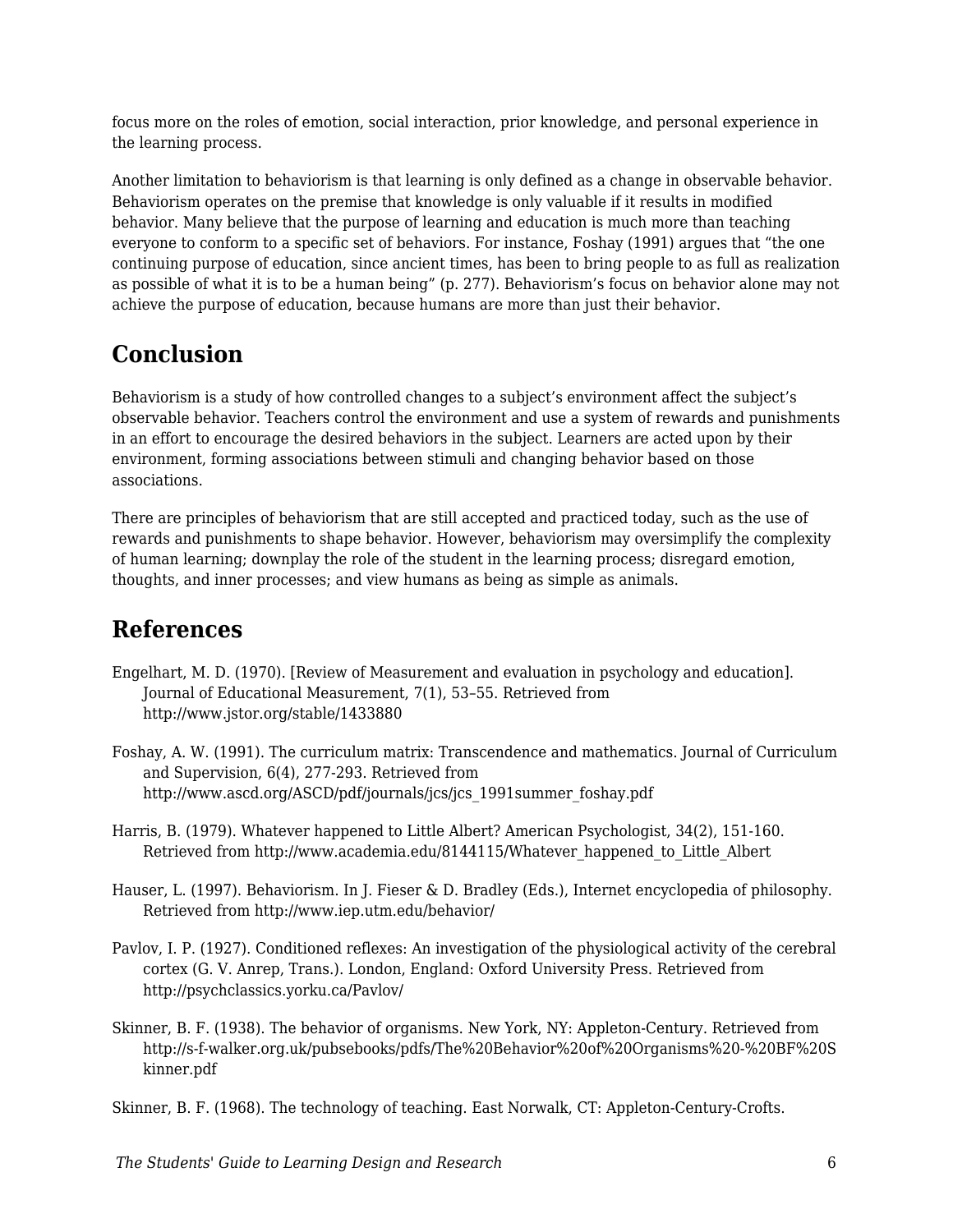- Thorndike, E. L. (1911). Animal intelligence: Experimental studies. New York, NY: The Macmillan Company. Retrieved from http://psychclassics.yorku.ca/Thorndike/Animal/chap5.htm
- Watson, J. B. (1913). Psychology as the behaviorist views it. Psychological Review, 20(2), 158-177. Retrieved from http://psychclassics.yorku.ca/Watson/views.htm
- Watson, J. B., & Rayner, R. (1920). Conditioned emotional reactions. Journal of Experimental Psychology, 3(1), 1-14. Retrieved from http://psychclassics.yorku.ca/Watson/emotion.htm